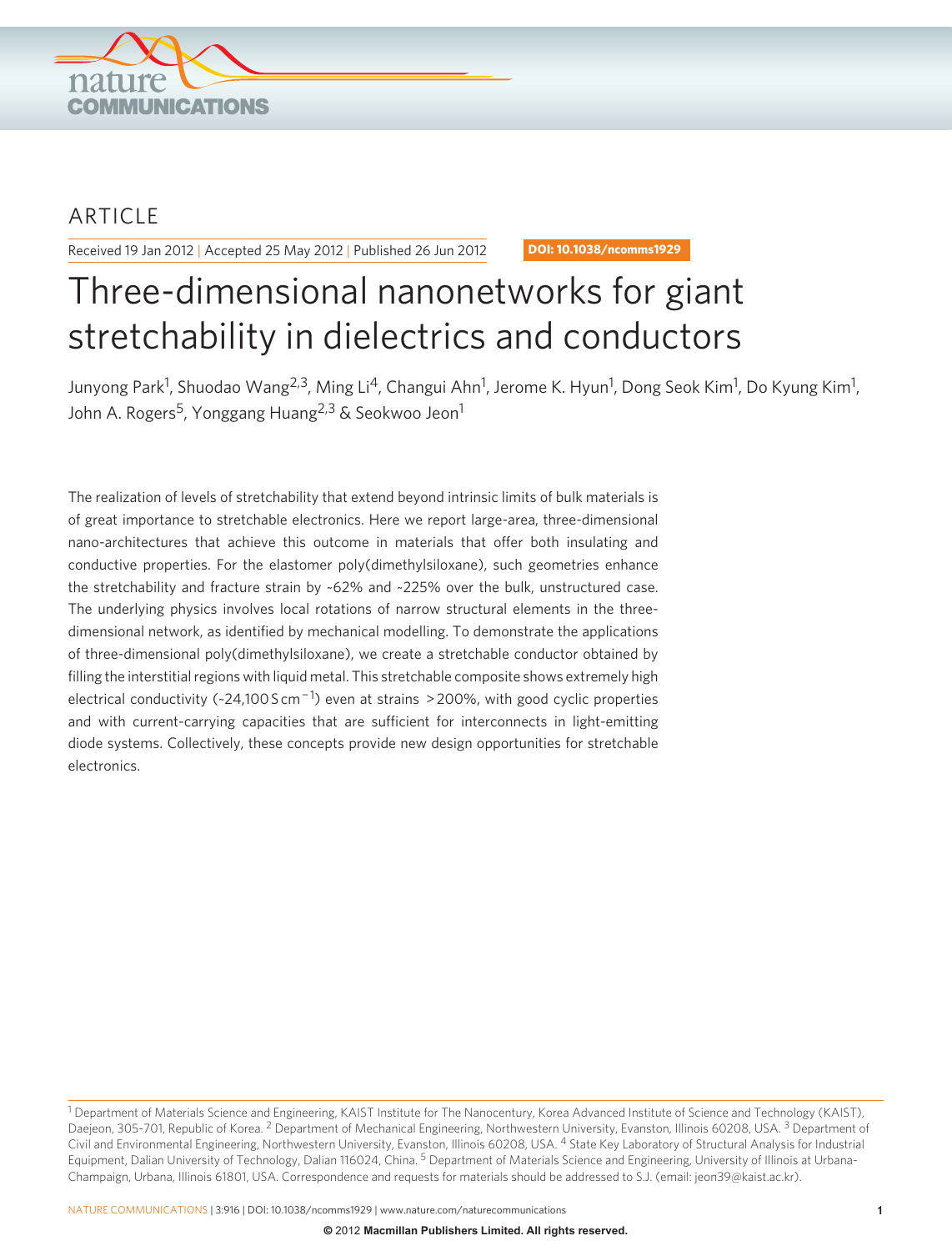stretchable electronic materials enable classes of applications such as electronic eye cameras<sup>1</sup>, artificial skins<sup>2</sup>, flexible sensors<sup>3</sup>, and actuators<sup>4</sup> that cannot be achieved using conventional, wafer-based technolo tretchable electronic materials enable classes of applications such as electronic eye cameras<sup>1</sup>, artificial skins<sup>2</sup>, flexible sensors<sup>3</sup>, and actuators<sup>4</sup> that cannot be achieved using conlenges is in the development of materials that can offer the electronic properties of established inorganic materials but also can endure large-strain  $($  > 1%), repeated deformations without changes in their characteristics. In most cases, the intrinsic material properties, such as yield strength, Young's modulus, Poisson's ratio, and so on, govern the mechanics. Recently, several approaches have been proposed to improve the stretchability beyond these limits; among these, two appear particularly promising. One exploits pre-stretching of a compliant substrate before bonding thin, stiff inorganic films, either uniformly or at strategic locations. Releasing the pre-strain leads to compression in the films and the corresponding formation of 'wavy' microstructures by the processes of buckling<sup>5</sup>. The other uses net-shaped flexible films with macroscopically perforated holes<sup>6</sup>. Stretchability of conductive elastomers can be extended up to  $\sim$ 140% (ref. 7) by perforating, hot-rolling, and the use of a low elastic modulus substrate<sup>8</sup>. A disadvantage is that the stretching range in such two-dimensional structures is limited by the relatively low density of in-plane holes that can be accommodated, in a practical sense, at the millimeter scale.

Here we demonstrate a method that significantly improves the stretchability, and the range of design choices, by introducing perforations in full three-dimensional (3D) nanostructured forms, using a process that can easily be scaled to large areas  $({\sim}625 \,\mathrm{mm}^2)$  for results reported here). Such 3D net-shaped nanostructures in the elastomer poly(dimethylsiloxane) (PDMS) significantly improve the stretchability (by  $\sim 62\%$ ) compared with solid films made of the same material, owing to 3D rotations of elastic bridging elements when the structure is stretched. At the same time, the fracture strain is increased by more than  $\sim$ 200%. These enhancement mechanisms are identified quantitatively by theoretical modelling and verified by finite element analysis (FEA), both of which agree well with experimental results. To demonstrate the practical value of such strategies, we build highly stretchable conductors by infilling a liquid-phase eutectic gallium-indium (EGaIn) alloy into the interconnected, 3D porous channels in the structured PDMS. The composite results in extremely high electrical conductivity of  $\sim$ 24,100 S cm<sup>-1</sup> at 220% strain without severe deterioration during the many cycles of stretching-releasing. To the best of our knowledge, these values exceed those of other reported stretchable conductors. The 3D nano-architectures and the underlying mechanisms lead to new classes of stretchable materials, for potential use in various electronic and optoelectronic devices, as we demonstrate through interconnected arrays of light-emitting diodes (LEDs).

#### **Results**

Fabrication of 3D PDMS. Figure 1 illustrates a fabrication route to net-shaped 3D periodic elastomers that uses an optically patterned 3D nanostructure as a template. The process begins with 3D patterning of positive-tone photoresists by proximity-field nanopatterning  $(PnP)^{9-12}$ . PnP is an advanced 3D nanofabrication technique that involves a single-step exposure through a conformal phase mask. The mask used here involves surface relief structures consisting of cylindrical posts of diameter of 480 nm, periodicity of 600 nm, and height of 420 nm ( Supplementary Fig. S1 ). Large-area, highly reliable fabrication of various hierarchical 3D nanostructures can be achieved by using large-size phase masks and the PnP technique. The whitish 3D nanostructure, shown in Fig. 1c (which, to date, corresponds to the largest 3D nanostructure patterned by PnP), serves as a template to produce the 3D elastomer. A key advance over previous work is the replacement of conventional 3D resists (e.q. SU-8, Microchem)<sup>13</sup>, which require harsh removal conditions such as high-temperature burning ( $\sim$ 500 °C) or plasma

etching<sup>14</sup>, with a positive-tone resist (AZ 9260, Clariant). The positive-tone resist can be easily removed by buffered aqueous solution of KOH after infiltration of PDMS, without causing damage to the 3D nano-architecture. When the 3D structure is filled with PDMS, it becomes transparent (Fig. 1d) owing to approximate index matching between AZ 9260 and PDMS (refractive indices  $\sim$  1.6 and  $\sim$  1.4, respectively). A second flood exposure renders the original template and the releasing layer (hard-baked AZ 9260) soluble by a developer (AZ 400 K, 1:4 dilution of buffered KOH, Clariant). The 3D nanostructured PDMS film with a residual layer of solid PDMS (thickness of the residual layer varies with different preparation condition; Supplementary Fig. S2) can then be released from the glass supporting substrate into the developer. A thick slab of PDMS can be used to retrieve the resulting free-standing sheet of 3D PDMS (Fig. 1e,f).

Most positive-tone resists have high absorption coefficients, which restricts the maximum thicknesses that can be utilized in the PnP process to  $\sim$ 3 µm (refs 15,16). This limitation can be overcome by the unique optical properties of DNQ-based resists. In particular, this resist system chemically converts into indene-carboxylic acid photoproducts under ultraviolet light, resulting in reduced absorption with increasing exposure time (that is, photo-bleaching effect)<sup>17</sup> (Fig. 2a). Accordingly, the achievable thicknesses of 3D patterns increase with exposure dose. However, we note that the use of large doses may result in overexposure at the top of the resist. During development, this can lead to damaged 3D structures near the top and a porosity gradient along the ultraviolet penetration depth. To avoid these problems, exposure time, developing time and resist thickness must be carefully controlled. The structures that result after development become more opaque with increasing exposure dose, because the 3D structure scatters more light as the thickness of the patterned structure increases (Fig. 2b)<sup>10</sup>. Cross-sectional scanning electron microscope (SEM) images confirm this effect (Fig. 2c, d). Thick 3D structures  $(\sim 12 \,\mu\text{m})$ , containing periodic multilayers, can be fabricated at the exposure dose of  $\sim$ 450 mJ cm<sup>-2</sup>. Measured values of the extinction coefficients as a function of dose (Supplementary Fig. S3 ) and the corresponding light propagation analysed by FEA further explain the phenomena (Supplementary Fig. S4). Over-developing exposes the surfaces of the 3D structures, to reveal successful inner-layer patterning, with results that are consistent with electromagnetic simulations using GSolver (Grating Solver Development) (Fig. 2e,f). Figure 2g shows easy removal of the patterned AZ 9260 by a water-based developer, which does not swell, dissolve or distort soft organic materials such as PDMS<sup>18</sup> (Supplementary Fig. S5). Taken together, these properties make this type of resist ideal for present purposes.

Highly stretchable 3D PDMS. Vacuum-assisted infiltration provides a route to complete filling of PDMS prepolymer into the sub-micron pores of the 3D templates<sup>15</sup>. Spin-casting follows the infiltration to flatten the surface of the sample. The speed of spincasting (1,000 to 7,000 r.p.m.) controls the residual thickness of solid PDMS (portion of the prepolymer outside the 3D template, on top). In the following, the thickness of the 3D PDMS is fixed at  $12\,\mu\text{m}$ , while the total film thickness ranges from 15 to  $90 \mu m$  (that is, residual solid layer is  $3~78 \mu m$ ; Supplementary Fig. S6). The curing temperature of PDMS was fixed at 60 °C to ensure sufficient crosslinking of polymer chains. Relatively thin 3D PDMS, inversely replicated from the template, experiences severe bending forces because of its high porosity and osmotic pressure during drying immediately after retrieval from the developer. Conformal backing layers of unpatterned PDMS provide mechanical support, for manipulation in a way that minimizes unwanted deformations (Fig. 3a). In this way, the 3D PDMS maintains its open porous structures without any distortion or collapse of the interconnected features. The coverage of 3D structures is not limited to bulk volumes, but can also be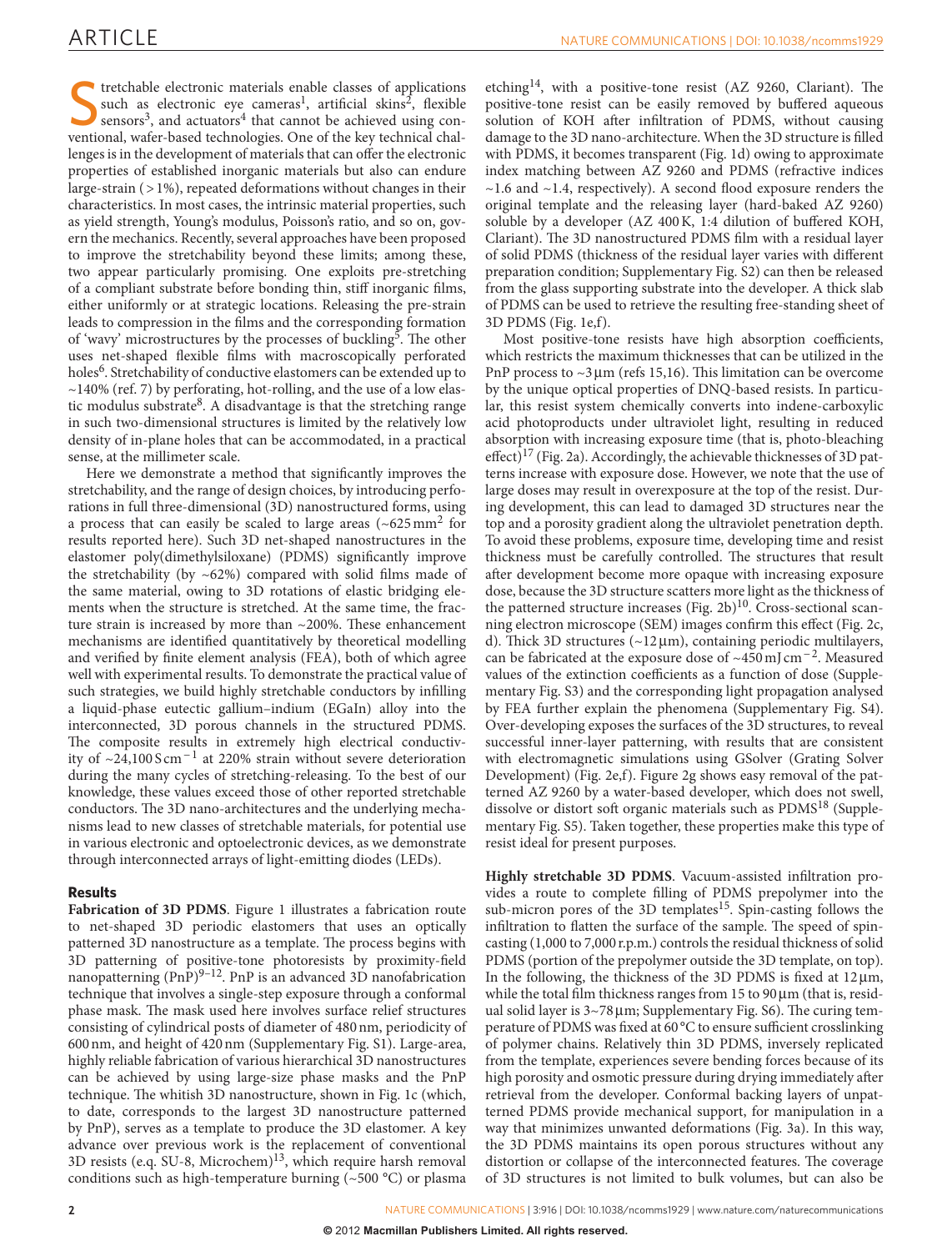### ARTICLE



Figure 1 | Schematic illustration of fabrication procedures to produce 3D PDMS. (a) Conformal contact of a PDMS phase mask against a film of a positive-tone photoresist. (**b**) Generation of complex 3D distributions of intensity in the photoresist by interference of ultraviolet light (wavelength ~355 nm) diffracted by passage through the mask. (c) Washing away the exposed soluble regions using water-based developing solution. (d) Infiltration of PDMS prepolymer into the 3D template, followed by a second flood exposure. (e) Removal of the 3D template and releasing layer (hard-baked photoresist) in a developer bath. (**f**) Retrieving the floating PDMS membrane and drying it with a stream of air. Scale bar, 2 cm.

realized as line or arbitrary shapes by using a superimposed multiple-mask system or performing additional patterning (Supplementary Fig.  $57)^{19-20}$ . The optical image of a folded 3D PDMS film with line patterns is shown in Fig. 3b. Figure 3c shows a top-view SEM image of 3D PDMS.

The resulting 3D nano-architectures in PDMS offer superior levels of stretchability. We identify two important features of the mechanics from the experimental results (Fig. 3d). The first is that PDMS films with 3D nanostructures exhibit fracture strains significantly higher than those of solid PDMS films with the same thickness. In other words, 3D periodic networks enhance the fracture limits. The second is that 3D PDMS films show systematically different mechanical behaviour as the overlying solid film thickness decreases. In particular, the 3D PDMS shows increasing fracture strain with decreasing film thickness, whereas solid PDMS typically shows the opposite trend<sup>21</sup>. The stress-strain curves support these experimental results (Supplementary Fig. S8). Once the 3D PDMS reaches breaking point, fracture occurs abruptly. The level of enhancement in stretchability (compared with solid PDMS) significantly increases as the total film thickness (Fig. 3e) decreases by reducing the overlayer thickness, that is, as the ratio *R* of the thickness of the 3D layer to that of the solid layer varies from 0.15 to 4. This effect becomes increasingly dominant as *R* increases. When *R*  is low ( < 0.2), the elastic modulus of 3D PDMS is similar to that of solid PDMS. As *R* increases, the elastic modulus of 3D PDMS is significantly lower than that of solid PDMS at the same film thickness. When  $\overline{R}$  is greater than 1, the elastic modulus of 3D PDMS is  $\sim$ 22% of that of solid PDMS.

The curing temperature also influences the mechanical properties, because the degree of PDMS vulcanization heavily depends on this temperature (Supplementary Fig. S9). Elastomers typically have high flexibility and stretchability when cured at low temperatures<sup>22</sup>. The 3D PDMS cured at room temperature shows maximum stretchability of  $\sim$ 225%, which corresponds to the highest value reported for PDMS (Supplementary Movie S1 for the stretching test of solid PDMS and solid PDMS).

**Enhancement mechanism** . An analytical mechanics model, validated by FEA, is developed to identify the mechanism of these enhancements. Although mechanical simulations for large compressive deformation in 2D-ordered porous polymers have been studied<sup>23</sup>, deformation mechanics of 3D-ordered porous elastomers under stretching is not well-known. The symmetry of 3D polymer structure fabricated from PnP is similar to body-centred tetragonal with sub-micron lattice parameters<sup>20</sup>. The shape and geometry of resulting 3D PDMS structures take the inverse form of the original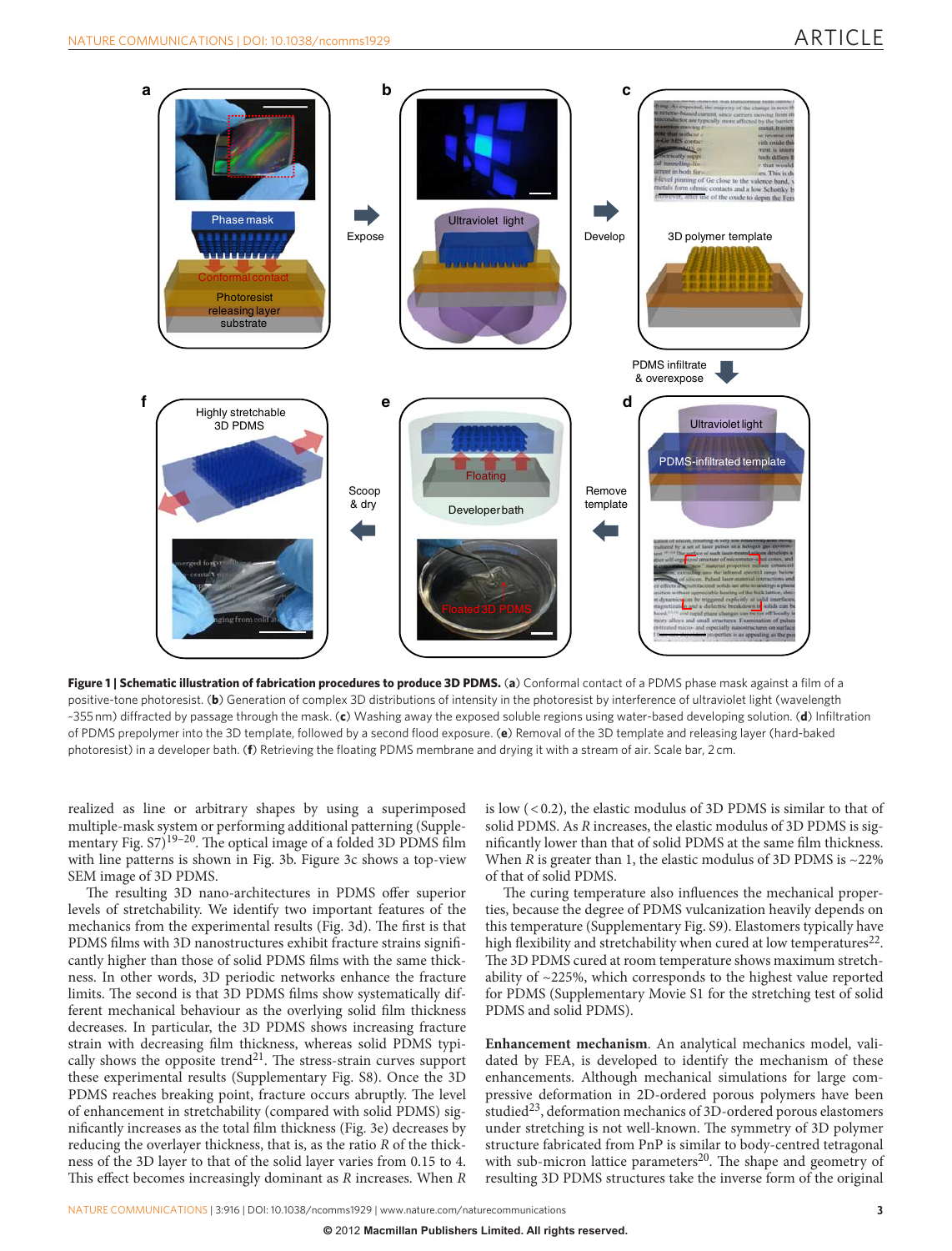

#### **Figure 2 | Fabrication of 3D periodic templates using thick positivetone photoresists.** (a) Reduction in optical absorption in the DNQ-based photoresist film (AZ 9260, Clariant) induced by photoexposure (Blue open squares: unexposed photoresist film, red open circles: exposed photoresist film). (b) Change in transparency of 3D patterned films with increasing exposure dose. (c) Cross-sectional SEM image of a AZ 9260 film patterned using an exposure dose of ~150 mJ cm<sup>-2</sup>. Scale bar (also in **d**, e), 3 μm. (d) Cross-sectional SEM image of a AZ 9260 film patterned using the exposure dose of ~450 mJ cm<sup>-2</sup>. (e) Top-view SEM image of the top surface of the 3D polymer template after removing part of the first layer. (f) Optical simulations of expected 3D structures, performed by rigorous coupled wave analysis. Scale bar 1μm. (g) Removal of AZ 9260 templates by acqueous basic solution (AZ 400 K developer, Clariant). Scale bar, 1 cm.

template (see Supplementary Fig. S10 for detailed visualizations and optical simulations on the geometry). As a result, a unit cell of the 3D PDMS consists of ellipsoids (prolate spheroid) with polar radius *A* and equatorial radius *B*, respectively (Supplementary Fig. S11). The ellipsoids are packed in a body-centred tetragonal Bravais lattice with square base  $2W \times 2W$  and height 2H, and interconnected with bridging elements of length *L*. The length *L* is defined as the surface-to-surface distance between two adjacent ellipsoids along the line segment between their origins, and is related to the above geometric parameters by

$$
L = \sqrt{2W^2 + H^2} - 2\sqrt{\left(1 + \frac{2W^2}{H^2}\right) / \left(\frac{1}{A^2} + \frac{2W^2}{B^2H^2}\right)}\tag{1}
$$

The projection of  $L$  into the stretching direction  $(y$  axis, see Supplementary Fig. S11 for direction definitions) is *l*, as shown in Fig. 3f (where everything is projected into the  $y-z$  plane). When the 3D PDMS is stretched, the bridging elements first rotate to the direction of stretching, to accommodate the deformation, which offers an longation of 2 (L-l) for each unit cell. The strain at this stage mainly involves bending strain, which is small compared with the large stretching that follows. Further stretching mainly appears in the bridging elements, because they have much smaller crosssectional area (and thus smaller tensile stiffness) than the ellipsoids. Each bridging element can be stretched to a length of  $L(1+\varepsilon_s)$ before fracture occurs, where the  $\varepsilon$  is the fracture strain for solid PDMS. Therefore, the fracture strain for 3D PDMS is

$$
\varepsilon_{3D} = \frac{L(1+\varepsilon_{\rm s})-l}{W} = \left(1 - 2\sqrt{\sqrt{\frac{H^2}{A^2} + \frac{2W^2}{B^2}}}\right) \left[ (1+\varepsilon_{\rm s}) \cdot \sqrt{2 + \frac{H^2}{W^2}} - 1 \right] (2)
$$

This simple model shows that slender unit cell (large  $H/W$ ) and relatively small ellipsoids (large  $H/A$  and  $H/B$ , or the structure being more porous) enhance the stretchability of the 3D PDMS<sup>7</sup>. For experimental data of *W* = 250 nm, *H* = 950 nm, *A* = 500 nm, *B* = 200 nm, and  $\varepsilon_s = 85\%$  (Fig. 3d, solid PDMS made at the spin-speed of 7,000 r.p.m.), equation (2) gives  $\varepsilon_{3D} = 149\%$ , which agrees well with experimental result of 147% (Fig. 3d). For,  $\varepsilon_s = 160\%$ , obtained by curing at room temperature, equation (2) gives  $\varepsilon_{3D} = 219\%$ , which is consistent with experimental result of 225%. Fig. 3g shows FEA results for 3D PDMS under stretching. For 90% strain, the bridging elements rotate to the stretching direction to accommodate the deformation, resulting in strain of only about 20% in the bridging elements; further stretching to 150% significantly increases the strain in the bridging elements to about 70%. During the entire stretching, the bridging elements rotate and stretch to accommodate almost all of the deformation, while the strain in the ellipsoids remains small. The FEA results in Fig. 3g also show that 150% stretch induces a uniform true strain of 92% in the solid PDMS, while the 3D PDMS has strain larger than 90% only in very small, localized regions (small, red area in Fig. 3h). Consequently, the statistically possible number of fracture points in 3D PDMS during stretching is significantly fewer than that of solid PDMS.

High-performance 3D stretchable conductor. The high stretchability of 3D PDMS makes it an attractive alternative to solid PDMS as an insulating substrate in stretchable electronics, and potentially as interlayer dielectrics as well. Furthermore, the open spaces can be exploited to achieve composite materials with distinct electronic properties<sup>24</sup>. For example, 3D PDMS can be made electrically conductive by filling conductive materials into the continuous, interconnected channels of its 3D pores. A stretchable conductor, which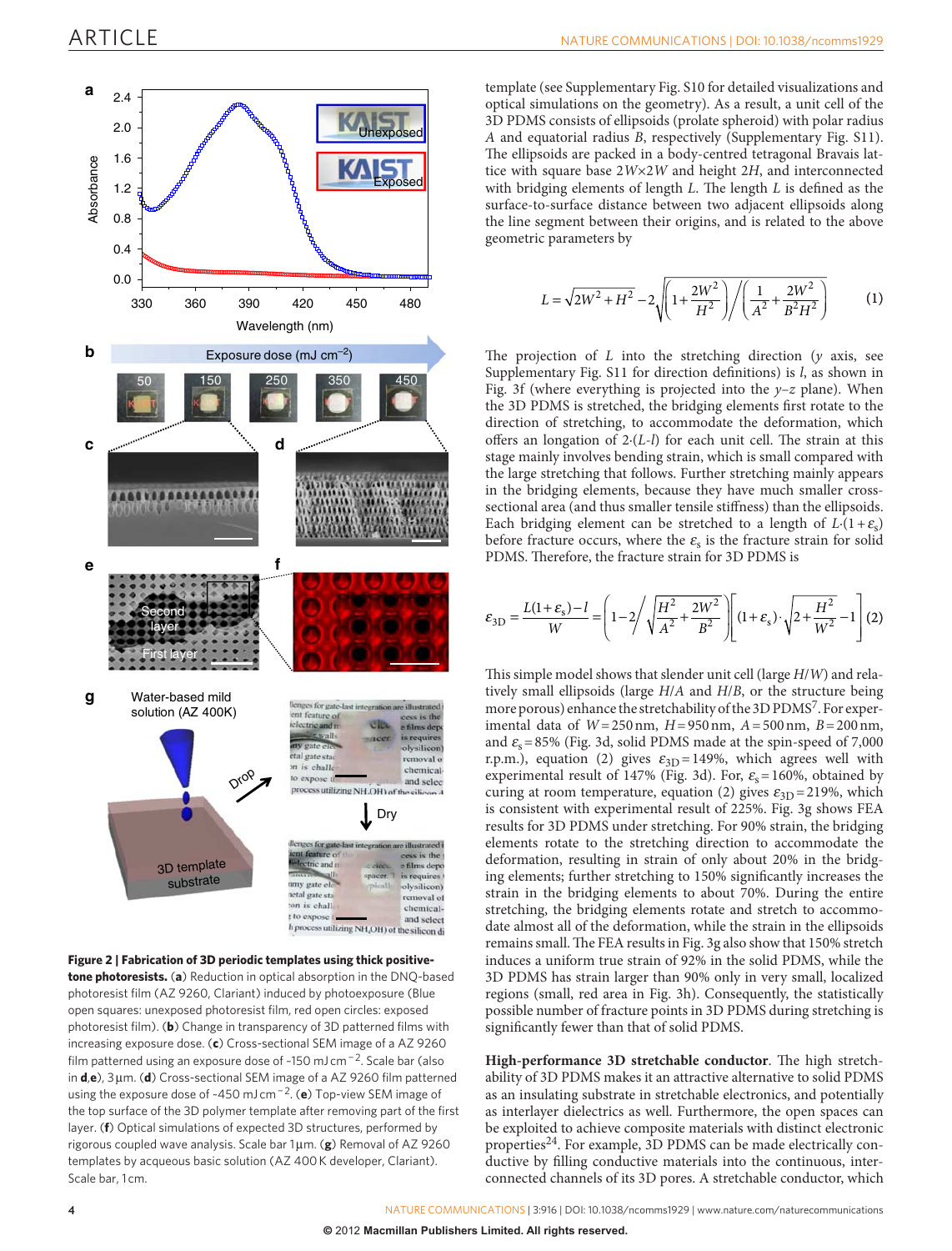

Figure 3 | Mechanical properties of 3D PDMS. (a) Optical image of a supported 3D PDMS film. Scale bar, 1cm. (b) Optical image of a folded 3D PDMS film with line patterns. Scale bar, 1 cm. (c) Top-view SEM image of net-shaped 3D PDMS. Scale bar, 1μm. (d) Comparison of fracture strain between 3D PDMS (blue-filled circles) and solid PDMS (red-filled squares) for various thicknesses. (e) Comparison of extended stretchability for different ratios of thickness of the 3D layer to that of the solid film  $(R = h_{3D}/h_s)$ . Inset: optical image of 3D PDMS attached on the customized tensile tester. Scale bar, 1 cm. ( **f** ) Rotation mechanism of the 3D PDMS under stretching along Y-direction, projected in the Y-Z plane. ( **g** ) Strain distribution obtained by FEA for the unit cell of 3D PDMS stretched by 90% (middle) and 150% (right). (**h**) Comparison of strain distributions between 3D PDMS (left) and solid PDMS (right) under 150% stretching.

consists of liquid metal (EGaIn) enclosed in the elastomeric channels at room temperature, is created by sandwiching two thin  $\left( \sim 23 \right)$ μm) 3D PDMS films. The EGaIn can be smoothly injected into 3D channels along the plasma-treated surfaces with vacuum-assistance. The colour of EGaIn is changed from bright silver to whitish gray owing to light scattering after successful filling. Figure 4 summarizes the electrical properties of the resulting composite and its practical demonstration in a simple connection of LEDs. This system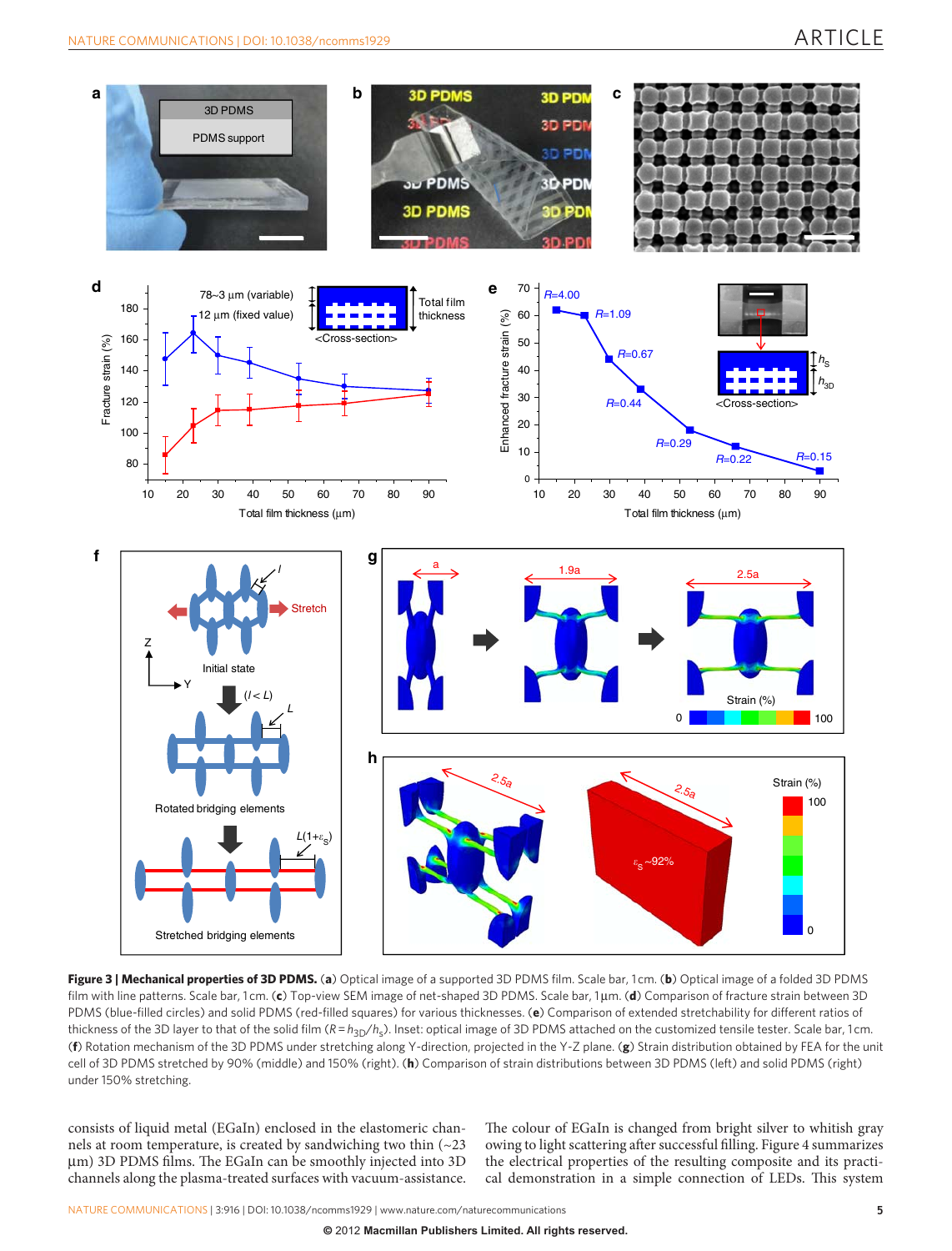

Figure 4 | Electrical robustness of 3D stretchable conductor and its demonstration through LED applications. (a) Conductivity of embedded stretchable conductors under stretching up to ~ 220 % . ( **b** ) Conductivity after cyclic stretching-releasing of various strains. ( **c** ) Schematic illustration of LED devices on stretchable conductors. ( **d** ) Successful operation under stretching up to ~ 220 % . ( **e** ) Conformally attached stretchable conductors on the portable lighter. (**f**) Conformally attached stretchable conductors on a hemispherical substrate (**g**) Realization of LED arrays (Red, green, orange colours) using 3D stretchable conductors on the hemispherical substrate (f). Scale bar, 1 cm.

shows extremely high electrical conductivity  $(\sim 24,100 \text{ S cm}^{-1})$ , comparable to the intrinsic conductivity of EGaIn. The conductivity is invariant during the entire stretching process, owing to the ability of the fluid-phase EGaIn to follow any changes in the shape of the stretched 3D PDMS, and maintain continuous conduction pathways through the porous network (Fig. 4a) (Supplementary Fig. S12a for the conductance change under stretching). The conductivity of ~24,100 S cm<sup>-1</sup> at 220% strain represent improvements on previous results for stretchable conductors ( Supplementary Fig. S12b). The slight decrease in stretchability  $(\sim 5\%)$  compared with non-conductive 3D PDMS results from the increased portions of solid PDMS around the perimeter, for sealing the EGaIn. Cyclic tensile tests at various strains are shown in Fig. 4b. The conductivity remains nearly the same even after 10,000 cycles of 90% strain, thereby demonstrating the mechanical robustness of this system. This strategy overcomes major weakness of conventional stretchable conductors, which have a trade-off relationship between stretchability and conductivity<sup>25</sup>.

The potential applications for 3D stretchable conductors include stretchable antennas, wearable keypads and flexible sensors $26-31$ . We demonstrate a simple prototype that consists of commercial LED lamps integrated with and interconnected by the 3D stretchable conductor. Figure 4c shows a schematic illustration of the setup (see Supplementary Fig. S13 for the real image of the set-up on stretching tester). Two LED lamps are installed near opposite ends of the stretchable conducting layer, and connected through the 3D stretchable conducting layer. The LED lamps are turned on when the applied voltage is greater than  $2.3 \text{V}$  (Supplementary Fig. S14) and survive after stretching up to  $\sim$  220% (Fig. 4d). The brightness does not degrade even beyond ~220% because of the electrical and mechanical robustness of embedded stretchable conductor. The illumination power of a LED lamp integrated into the 3D stretchable conductor is comparable to that of a system employing gold electrodes at 0% strain (Supplementary Fig. S15). We also show that the conductive path can be maintained on non-planar substrates (Fig. 4e,f), where conformal wrapping can occur easily owing to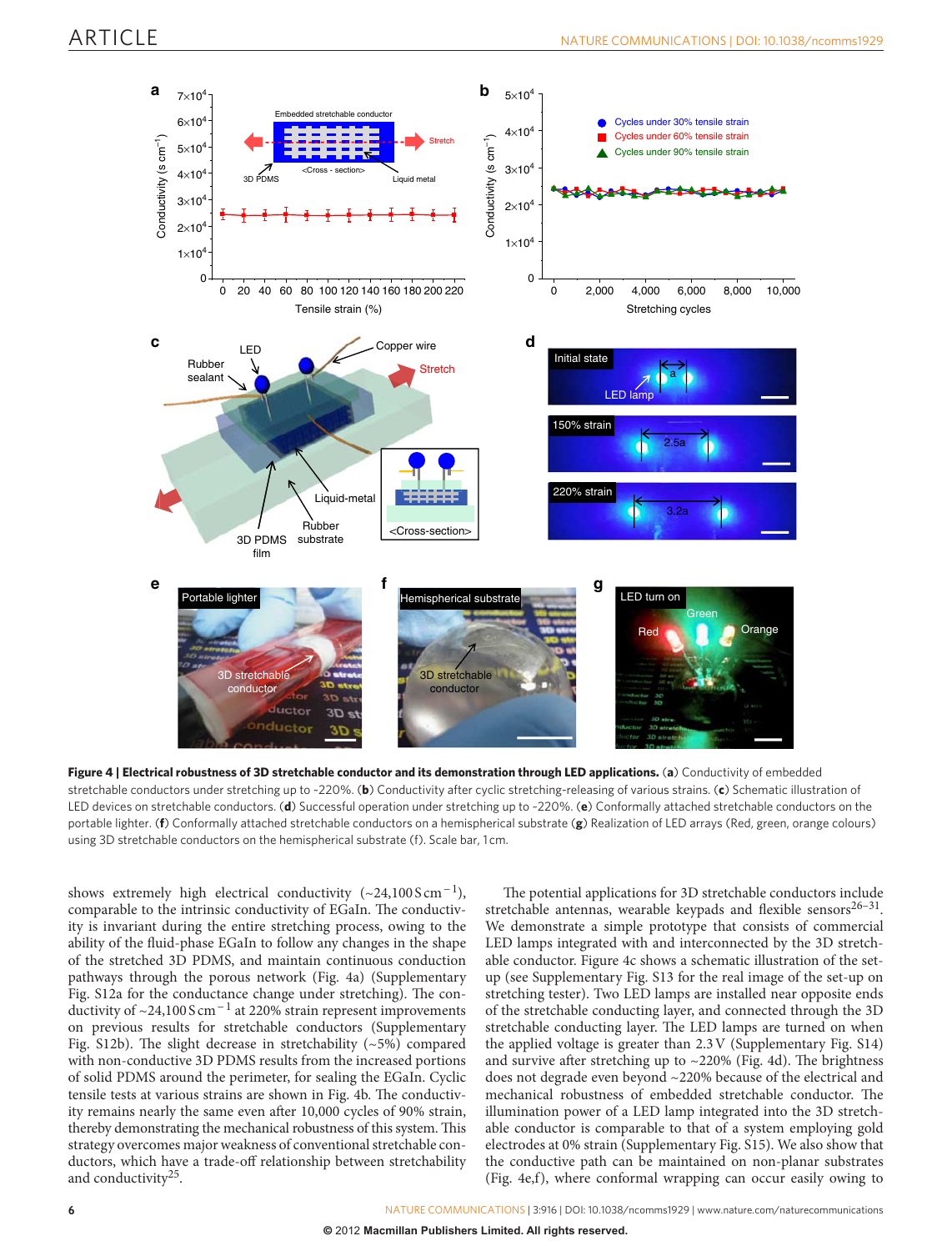the low-bending modulus, thin form, and highly elastic properties . LED arrays with various colours (red, green, orange) can be realized on hemispherical substrates using this approach (Fig. 4g).

#### **Discussion**

The methods and the collective set of results reported here represent concepts for realizing materials and structures with much higher levels of stretchability and conductivity compared with conventional methods. A critical component to this work is the identification of the mechanism responsible for the enhanced stretchability beyond intrinsic limits in 3D nanostructured materials. The strategy is agnostic to the particular elastomer formulation. The most important outcome, then, is the improvement in stretchability for the elastomer studies, rather than an absolute comparison against other materials. A remaining technical barrier in application of the technology is the fabrication of thicker 3D structures. Exploring other materials, such as metal or ceramic, represents another promising direction for future work.

#### **Methods**

**Preparation of silicon masters**. A bottom antireflective coating (K-131, Dongin Semichem) with a thickness of  $~58 \, \mathrm{nm}$  was formed on an 8-inch silicon wafer using a track system (K Spin8, SEMES). Then, a thin photoresist (LX-429, Dongjin Semichem) film with a thickness of  $~400$  nm was spincoated and exposed at 22 mJ cm<sup>-2</sup> through a pre-patterned ultraviolet reticle using a KrF (248 nm) scanner (NSR-S203B, Nikon). After developing the exposed film with developer (DPD 200, Dongjin Semichem) for 60 s, bottom antireflective coating etching was performed with a deep silicon etcher (TCP-9400, Lam Research) using  $\rm CF_4$  gas and a flow rate of 100 s.c.c.m., at a main power of 250 W with a bottom power of −250 W, at 7 mTorr. Subsequently, silicon etching formed relief structures with depths of ~400 nm, using  $Cl_2$  gas with a flow rate of 72 s.c.c.m., HBr gas with a flow rate of 180 s.c.c.m.,  $O_2$  gas with a flow rate of 7 s.c.c.m., at a main power of 300 W with a bottom power of − 225 W. Finally, the residual photoresist on the top of silicon masters was removed using a photoresist stripper (DAS2000, PSK).

**Preparation of conformal phase masks**. The silicon master was pre-treated by perfluorinated trichlorosilane (T2492, United Chemical Technologies) vapour in a dessicator to prevent strong adhesion between the master and the silicone elastomer. A bilayer structure of two different types of PDMS was used to replicate nanostructures against the master. A hard modulus PDMS (~10 MPa) (h-PDMS) (VDT-731, HMS-301, Gelest) was directly spin-coated onto the master at 1,000 r.p.m. for 30 s. Next, continuous spinning at 500 r.p.m. for 30 min yielded partially crosslinked h-PDMS with a flat surface. Subsequently, a relatively soft PDMS  $(\sim2 \text{ MPa})$  (s-PDMS) (Sylgard 184, Dow Corning) was poured on top of the first layer to facilitate manipulation of the resulting soft, conformable phase mask. Fully curing the bilayer PDMS for 1 day at room temperature and then peeling it away from the master completed the process.

**Preparation of photoresists on substrates**. A glass substrate (G480-15, Pro-SciTech) was oxygen-plasma treated with a flow rate of 45 s.c.c.m., a pressure of 40 mTorr, and a power of 60 W for 2 min using a plasma treatment system ( CUTE-MP, Femtoscience). Thin AZ 9260 ( $\sim$ 5 µm) was pre-coated on the cleaned substrate as a releasing layer to enable delamination of free-standing thin films of PDMS from the substrate during the template removal step. The releasing layer was hardbaked on at 110 °C for 5 min. Subsequently, relatively thick photoresist (~12 $\mu$ m) was spin-coated on the releasing layer at a spin-speed of  $2,000$  r.p.m. for  $30$  s. The resist-coated substrate was then soft-baked at 100°C for 5 min.

Fabrication of 3D templates by Proximity-field nanoPatterning (PnP). The optical set-up for PnP includes a pulsed, passively Q-switched Nd:YAG microchip laser (355 nm, 14 mW, Teem Photonics) with a beam expander and a collimator as a coherent ultraviolet light source. Placing the PDMS phase mask on the surface of the AZ 9260 film leads to intimate atomic scale, conformal contact driven by Van der Waals forces without any pressure. Passing collimated light through the mask generates a complex 3D intensity distribution in the AZ 9260 film. The exposure doses ranged from 50 to 450 mJ cm<sup>-2</sup>. The exposed regions were then dissolved away using a water-based developer (AZ 400 K, 1:3 dilution of buffered KOH, Clariant) and rinsed by de-ionized water.

**Fabrication of 3D PDMS by templating processes** . A s-PDMS prepolymer was prepared by mixing the base component and the curing agent in 10:1 ratio. The mixture was degassed in a small dessicator for 1 h to completely remove air bubbles, and it was poured onto the oxygen-plasma treated 3D template. Infiltrated sample was degassed again in a dark dessicator for 1 h to ensure that prepolymer successfully filled into the porous nanonetwork of the 3D template. Spin-casting

with various spin-speeds ranging from 1,000 to 7,000 r.p.m. enabled a controlled process for levelling an upper residual layer consisting of solid PDMS. After curing the s-PDMS at 60 °C for 2 h in a clean oven, a second flood exposure allowed the original template and the releasing layer to be removed with organic solvents. A free-standing PDMS film, which was inversely replicated from the 3D polymer template, floated onto a developer bath (AZ 400 K, 1:4 dilution of buffered KOH, Clariant) as a result of dissolving the releasing layer. Scooping up this film using a thick, conformal PDMS slab successfully yielded a back-supported thin, 3D porous sheet of PDMS.

Fabrication of stretchable conductors. The stretchable conductor was prepared by infiltrating eutectic gallium-indium alloy (EGaIn, Sigma-Aldrich) into 3D PDMS. Two samples of 3D PDMS with narrow strips of solid PDMS at the edges, supported by thick PDMS slabs with releasing layers (AZ 5214-E, Clariant), were oxygen-plasma treated at a flow rate of 45 s.c.c.m., pressure of 40 mTorr, and power of 60 W for 120 s. EGaIn was dropped and spread on the top of the plasma-treated 3D PDMS. The sample was degassed in a dessicator overnight to squeeze EGaIn into the porous channel of 3D PDMS. After pressing on the top of EGaIn-filled 3D PDMS with a PDMS block and the sample was spun-cast at 8,000 r.p.m. to reduce residual EGaIn remaining outside the pores. To ensure successful filling, the above infiltration steps were repeated several times. Finally, two samples prepared with this method were sealed together. Weakly pressing the marginally solid PDMS for few seconds enables perfect sealing of EGaIn. Removal of releasing layers by developer yielded enclosed stretchable conductors.

**Optical modelling**. The 2D calculation of the intensity distribution of the ultraviolet light in the photoresist film, through the PDMS phase mask, was conducted using a finite elements modelling software (COMSOL Multiphysic 3.5, COMSOL). The 3D reconstructed images of the structures formed by PnP were simulated using rigorous coupled wave analysis software (GSOLVER V4.20, Grating Solver Development).

**Characterization**. The structural details of positive-tone templates and 3D PDMS were investigated by field-emission scanning electron microscopy (S-4800, Hitachi) operated at an accelerating voltage of 5 – 10 kV. Absorption measurements of AZ 9260 films were performed using a UV-VIS spectrometer (UV-310PC, Shimadzu). The mechanical tensile tests were conducted using a customized flexible tester and a commercial microload test system (UNITECH). The electrical conductivity of stretchable conductors was measured by a four-point probe system. All results appearing in the text about mechanical properties and conductivity were based on average values of many ( > 10) samples tested.

#### **References**

- 1. Ko, H. C. *et al.* A hemispherical electronic eye camera based on compressible silicon optoelectronics . *Nature* **454,** 748 – 753 ( 2008 ).
- 2. Someya, T. et al. A large-area, flexible pressure sensor matrix with organic fieldeffect transistors for artificial skin applications. Proc. Natl Acad. Sci. USA 101, 9966-9970 (2004).
- 3. Someya, T. et al. Conformable, flexible, large-area networks of pressure and thermal sensors with organic transistor active matrixes . *Proc. Natl Acad. Sci. USA* **102**, 12321-12325 (2005).
- 4. Sekitani, T. et al. A large-area wireless power-transmission sheet using printed organic transistors and plastic MEMS switches . *Nat. Mater.* **6,** 413 – 417 ( 2007 ).
- 5. Khang, D.- Y., Jiang, H., Huang, Y. & Rogers, J. A. A stretchable form of singlecrystal silicon for high-performance electronics on rubber substrates . *Science* 311, 208-212 (2006).
- 6. Sekitani, T. et al. A rubberlike stretchable active matrix using elastic conductors . *Science* **321,** 1468 – 1472 ( 2008 ).
- Chun, K.- Y. et al. Highly conductive, printable and stretchable composite films of carbon nanotubes and silver . *Nat. Nanotech.* **5,** 853 – 857 ( 2010 ).
- Li, T., Huang, Z., Suo, Z., Lacour, S. P. & Wagner, S. Stretchability of thin metal films on elastomer substrates. Appl. Phys. Lett. 85, 3435-3437 (2004).
- Jeon, S. et al. Fabricating complex three-dimensional nanostructures with high-resolution conformable phase masks . *Proc. Natl Acad. Sci. USA* **101,** 12428 – 12433 ( 2004 ).
- 10. Park, J. et al. Conformable solid-index phase masks composed of high-aspect-Ratio micropillar arrays and their application to 3D nanopatterning . *Adv. Mater.* **23,** 860 – 864 ( 2011 ).
- 11. Park, J., Yoon, S., Kang, K. & Jeon, S. Antireflection behavior of multidimensional nanostructures patterned using a conformable elastomeric phase mask in a single exposure step. *Small* **6**, 1981-1985 (2010).
- 12. Jeon, S., Nam, Y.- S., Shir, D. J.- L & Rogers, J. A. Three-dimensional nanoporous density graded materials formed by optical exposures through conformable phase masks . *Appl. Phys. Lett.* **89,** 253101 – 253103 ( 2006 ).
- 13. Moon, J. H. & Yang, S. Chemical aspects of three-dimensional photonic crystals . *Chem. Rev.* **110,** 547 – 574 ( 2009 ).
- 14. Dentinger, P. M., Clift, W. M. & Goods, S. H. Removal of SU-8 photoresist for thick film applications. *Microelectron. Eng.* 61-62, 993-1000 (2002).

NATURE COMMUNICATIONS | 3:916 | DOI: 10.1038/ncomms1929 | www.nature.com/naturecommunications